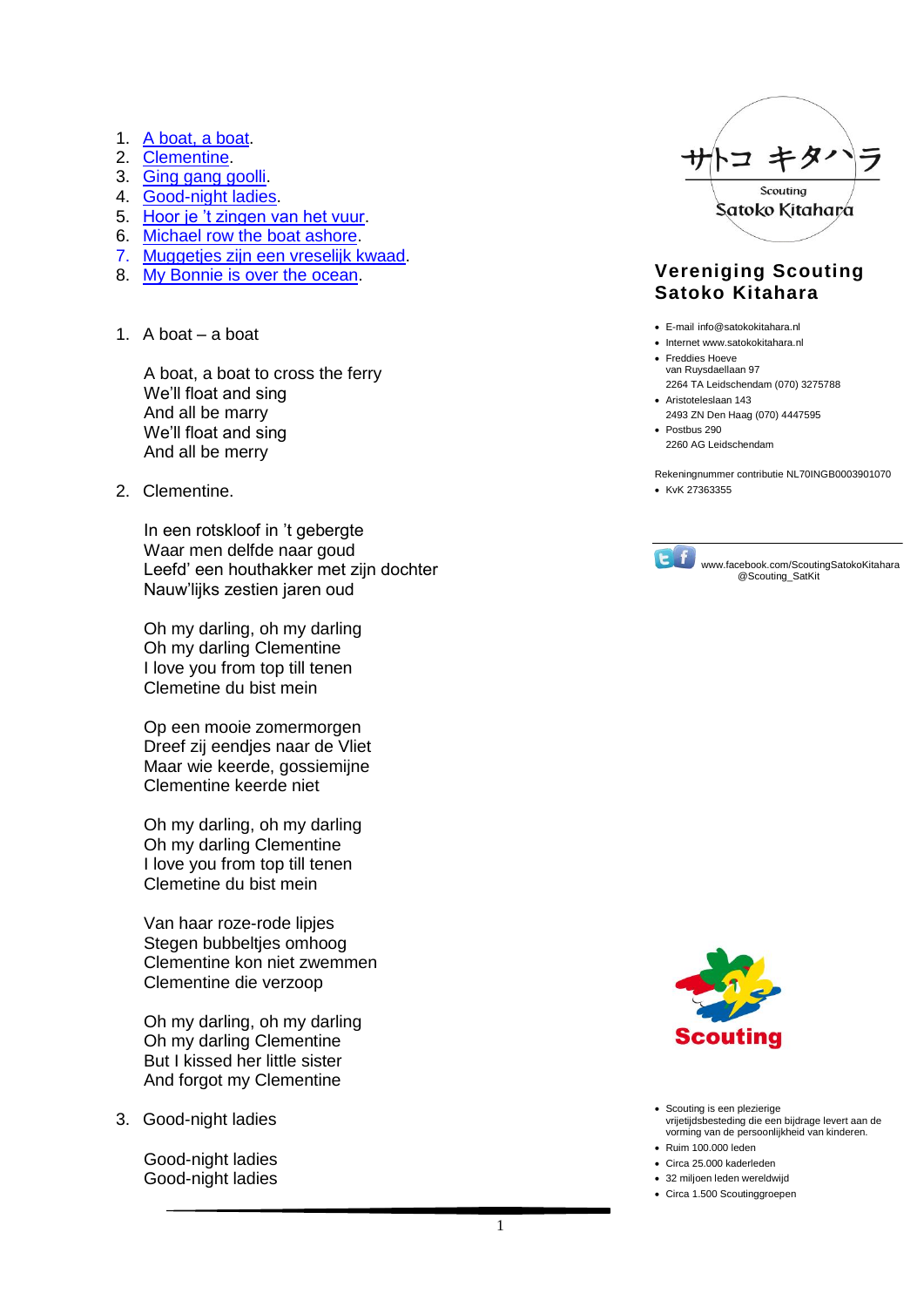Good -night ladies We're going to leave you now

Merrily we roll along, roll along, roll along Merrily we roll along, o'er the dark blue sea.

<span id="page-1-0"></span>4. Ging gang gooli

Ging gang gooli gooli gooli gooli Watcha ging gang goo, ging gang goo, Ging gang gooli gooli gooli gooli Watcha ging gang goo ging gang goo.

Heyla heyla sheyla Heyla sheyla heyla ho Heyla heyla sheyla Heyla sheyla heyla ho

Shali walli shali walli shali walli shalli walli Oompah, oompah, oompah, oompah …………

<span id="page-1-1"></span>5. Hoor je 't zingen van het vuur,

Hoor je 't zingen van het vuur, In 't geheimzinnig avonduur, 't Zijn de vlammen die t ons zeggen', Weest verheugd en toon je vreugd.

<span id="page-1-2"></span>6. Michael row the boat ashore

Michael row the boat ashore, hallelujah Michael row the boat ashore, hallelujah

Sister help to trim the sail, hallelujah Sister help to trim the sail, hallelujah

The river Jordan is chilly and cold, hallelujah Kills the body bot not the soul, hallelujah

The river is deep and the river is wide, hallelujah Milk and honey on the other side, hallelujah.

<span id="page-1-3"></span>7. Muggetjes zijn een vreselijk kwaad

Muggetjes zijn een vreselijk kwaad Wees op je hoede, wees paraat Voor dat je het weet Heb je een beet al gehad. Krabben, krabben, krabben Wat een jeuk is me dat. Krabben kabben krabben Wat een jeuk is me dat.

<span id="page-1-4"></span>8. My Bonnie is over the ocean